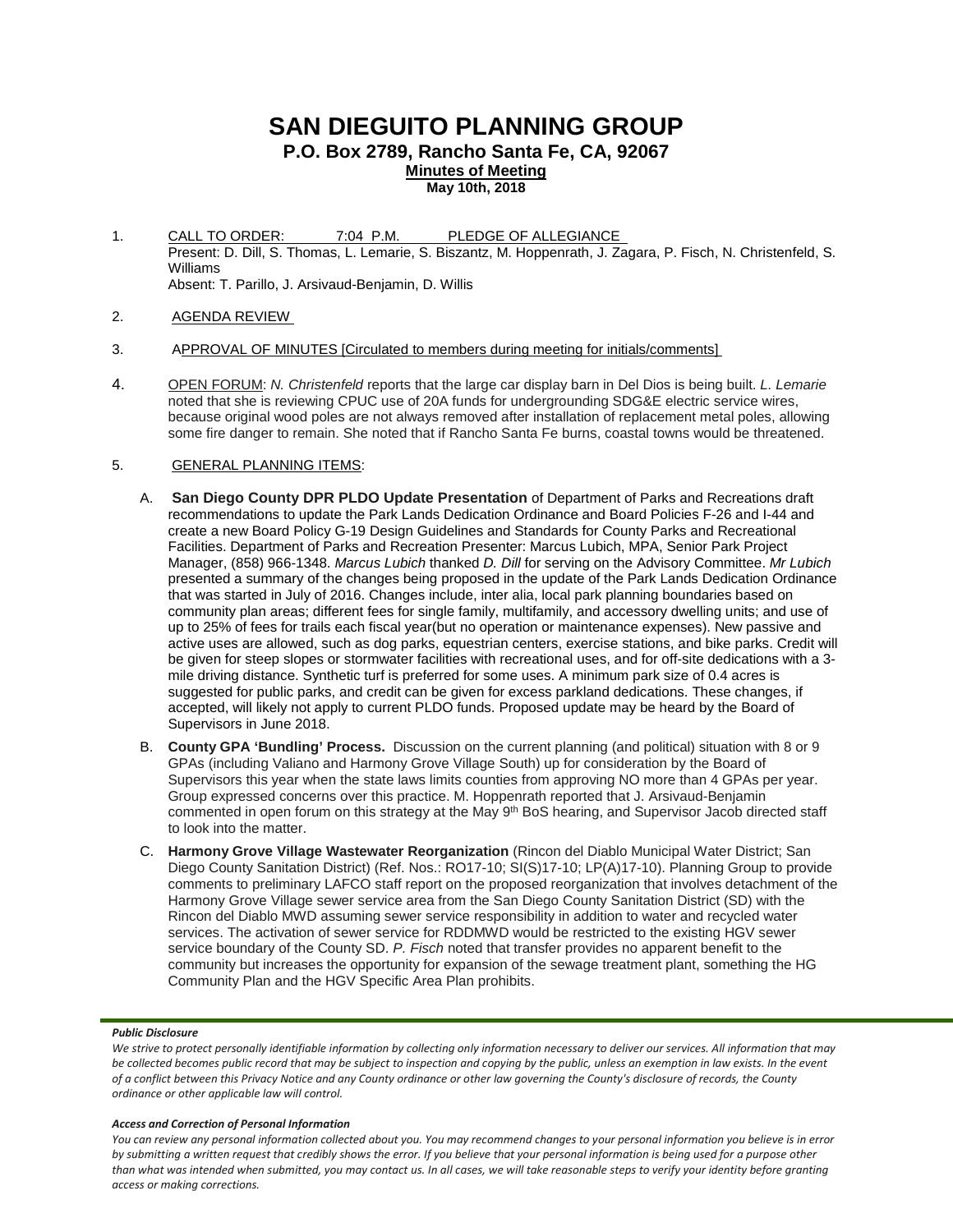**Motion:** By D. Dill, **second** by M. Hoppenrath, that the planning group opposes the transfer to Rincon del Diablo MWD of the HGV wastewater Treatment Plant. There is NOTHING in the LAFCO memorandum of May 4th, 2018 that restricts Rincon del Diablo MWD from *expanding* the current treatment plant service area that exists today under County jurisdiction of the HGV sewage treatment facility. The communities of Harmony Grove, (including the 'Village'), Eden Valley, and Elfin Forest require that the HGV Wastewater Treatment Plant limit into perpetuity the existing sphere of influence coterminous with the HGV service area that is in full force with the San Diego County Sanitation District.

**Vote:**  $a$ yes =  $8$  nos =  $0$  abstain =  $1$  absent/vacant =  $3$ S. Thomas

D. **County of San Diego Planning Commission Meeting**, Friday, May 11th. Planning Group discussed member presentations regarding the proposed Valiano GPA item on the PC agenda.

# 6. MAJOR PROJECTS AND LAND USE ITEMS:

- A. **Hacienda Santa Fe Senior Facility**. Proposed project is located in the City of San Diego on the southeastern corner of Via de la Valle at El Camino Real. The developer will present an overview of the project with Q&A in preparation for the release of a draft EIR sometime in the first quarter of 2018. Project Developer: Milan Capital Management - Bret Bernard, AICP, Director of Planning & Development, [714-687-](tel:(714)%20687-0000) [0000, ext119;](tel:(714)%20687-0000) SDPG member: Don Willis [\(858\) 481-6922.](tel:(858)%20481-6922) *Continued to June 14th*
- B. **PDS2018-AD-18-004 Fortuna Farms Administrative Permit**. Waiver for an additional 5,564 sq ft service building. Private residence and equestrian facility on an eight acre parcel located at the corner of Via De Fortuna and El Camino Del Norte, Rancho Santa Fe; APN 265-160-2500. Property Owners: Caroline LaBarre and Tim Porthouse, [520-390-4470;](tel:(520)%20390-4470) Applicant's Contact: Allard Jansen Architects, [619-450-6550;](tel:(619)%20450-6550) PDS Planner: John Leavitt, [858-495-5448;](tel:(858)%20495-5448) SDPG Member: Laurel Lemarie, [858-756-2835.](tel:(858)%20756-2835) Owners presented plans for an attractive equestrian facility with an on-site residence.

**Motion:** By L. Lemarie, **second** by M. Hoppenrath, to approve as presented.<br>**Vote:** aves = 9 nos = 0 abstain = 0 absent/vacant = 4 **Vote:**  $ayes = 9$ 

C. **PDS2018-IC-18-009 Harmony Grove Village RSFFPD Station #5**. The Rancho Santa Fe Fire Protection District is currently in the development stages for the construction of a new fire station 5 in Harmony Grove Village. Deputy-Fire Chief Fred Cox will present a proposed site plan of the project, building design and elevations for the new station. Parcel located at [2604 Overlook Point Drive, Harmony Grove, CA 92029,](https://maps.google.com/?q=2604+Overlook+Point+Drive,+Harmony+Grove,+CA+92029&entry=gmail&source=g) 2.54 acres, APN: 235-562-02-00. The planning group will review and make a recommendation vote. Owner: RSFFPD, Chief Tony Michel, 858-756-5971; PDS Project Manager: Souphalak Sakdarak, 858- 495-5214. Deputy Chief Fred Cox presented plans for the proposed HGV fire station #5. The attractive building features large bifold main garage doors instead of the roll-up design for efficiency and safety, outdoor picnic/trellis area, large community room, and ample parking. Design is HOA approved. Design phase should be completed in November, construction should take 1 year. *S. Williams* suggested offering office space to local law enforcement to encourage a greater presence in the area, and also thought a larger outdoor area could be used for community events such as pancake breakfasts.

**Motion:** by D. Dill, **second** by L. Lemarie, to approve as presented, with future consideration of office space to be shared with sheriffs/law enforcement and opportunity for outdoor community area.<br>Vote:  $aves = 9$  nos = 0 abstain = 0 absent/vacant = 4 **Vote:**  $ayes = 9$ 

D. **PDS2018-TPM-21207TE Lichewski Trust Tentative Parcel Map- Time Extension.** 2-lot subdivision on 25.17 acres, located West of Rio Vista Road, off Artesian Road, APN 269-100-28 Owner: Lichewski Trust, 858-715-4092; Applicant Contact: Marlus Sinca, CTE, Inc., 760-746-4955;PDS Planner: Marisa

#### *Public Disclosure*

We strive to protect personally identifiable information by collecting only information necessary to deliver our services. All information that may *be collected becomes public record that may be subject to inspection and copying by the public, unless an exemption in law exists. In the event of a conflict between this Privacy Notice and any County ordinance or other law governing the County's disclosure of records, the County ordinance or other applicable law will control.*

#### *Access and Correction of Personal Information*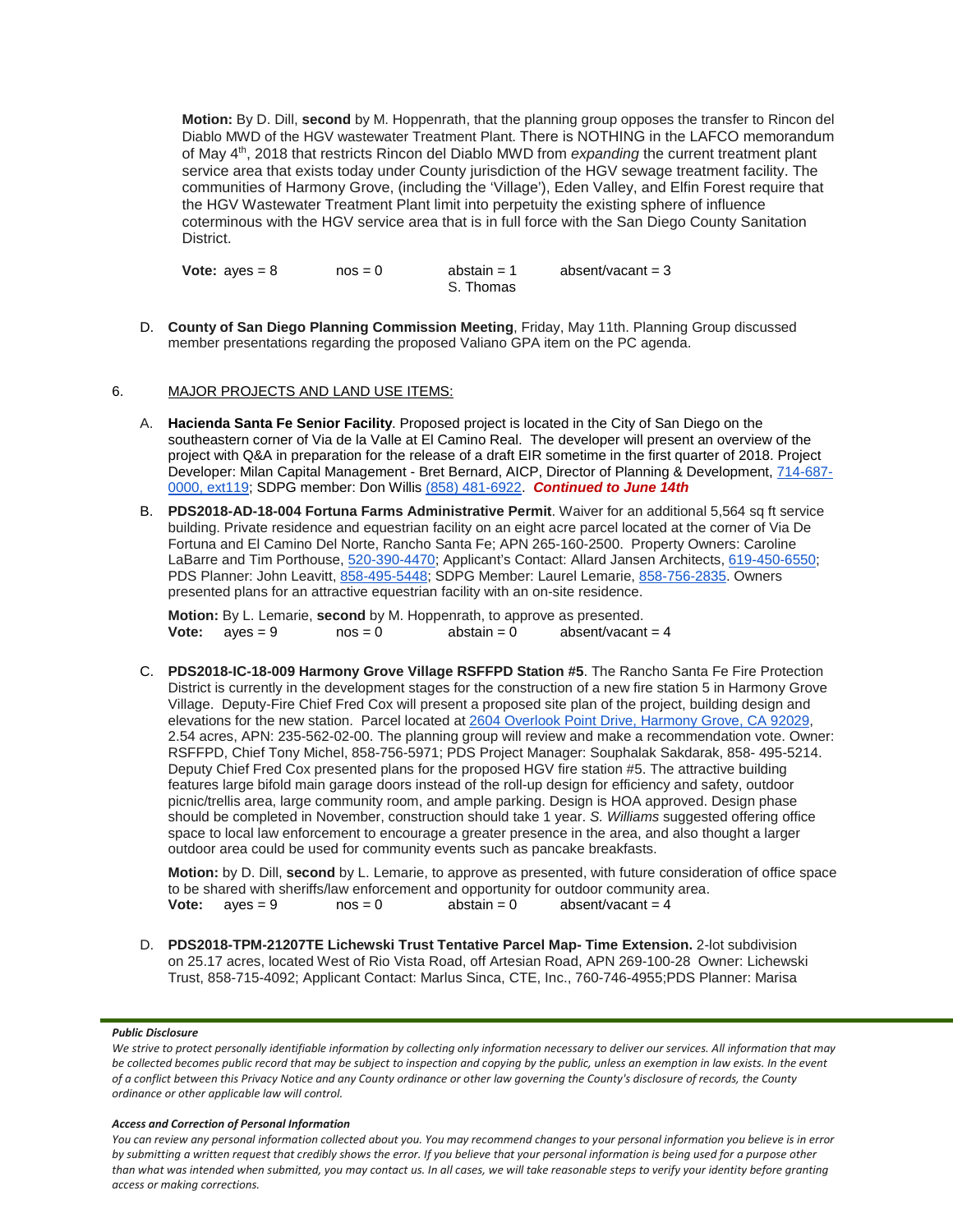Smith, 858 694-2621; SDPG Member: Phil Fisch, 858-967-5323. Applicants are requesting a 3-year time extension.

**Motion:** By P. Fisch, **second** by N. Christenfeld, to approve as presented.<br>**Vote:** aves = 9 nos = 0 abstain = 0 absent/vace **Vote:**  $aves = 9$   $nos = 0$   $abs | in = 0$   $abs | in = 4$ 

E. **PDS2018-STP-04-016M11 Li Residence Discretionary Permit**. Proposed pool house, BBQ and Fire Pit with a portion to be located within setback at existing residence. Located at 10215 Winecreek Court, San [Diego, CA 92127,](https://maps.google.com/?q=10215+Winecreek+Court,+San+Diego,+CA+92127&entry=gmail&source=g) cross street: Winecreek Road, APN: 312-283-02-00. Owner: David Li, 619-410-7606; Applicant Contact: Steve Coles, 760-745-6012; PDS Planner: John Leavitt, 858-495-5448; SDPG Member: Philip Fisch, 858-592-6758. Design has been approved by HOA, no neighbors have complained.

**Motion:** By P. Fisch, **second** by S. Williams, to approve as presented.<br>**Vote:** aves = 9 nos = 0 abstain = 0 absent/ absent/vacant  $= 4$ 

- F. **PDS2018-AD-18-008 Garage Administrative Permit.** Proposed 4,410 sq. ft. vehicle storage garage at [6893 Spyglass Lane, Rancho Santa Fe, CA 92091.](https://maps.google.com/?q=6893+Spyglass+Lane,+Rancho+Santa+Fe,+CA+92091&entry=gmail&source=g) Nearest cross street: St. Andrews Road, APN: 303- 060-46-00. Owner: David W. Hurst, 760-861-5881; Applicant's Contact: James Carl, 619-445-1340; PDS Planner: John Leavitt, 858-495-5448; SDPG Member: Steve Thomas, 858-232-8580. *Continued to June 14th*
- G. **PDS 2015-TM5609, PDS 2015-ER 15-08-020 – RSF Inn Condo Conversions.** Application for 13 existing detached residential condominium conversions located at 7 Royce Drive and Linea del Cielo in Rancho Santa Fe. Tentative Subdivision Map for condominium conversion purposes of 13 existing units. APN 266- 281-04, 268-120-15, 268-120-16, 268-120-17, 268-120-44, 268-120-45, 268-120-46. Owners: JMIR RSF Inn LLC/JMI Realty LLC 858-259-8212; Applicants Representative: W. Justin Suiter, 858-259-8212; PDS Planner: Jeff Smyer, 858-495-5438; SDPG Member: Laurel Lemarie 858-756-2835. Requirements to underground overhead utility service lines have proved too costly and design had to be reduced to be economically viable.

**Motion:** By L. Lemarie, **second** by S. Biszantz, to approve conversion of 13 existing structures to condo units which is a reduction of previous plan for 16 units.<br>**Vote:**  $a$  ves = 9  $a$  nos = 0  $a$  abstain = 0 **Vote:**  $a$ yes = 9  $a$  nos = 0  $a$  abstain = 0  $a$  absent/vacant = 4

H. **PDS2017-STP-17-042 RSF Village Gateway Center Site Plan.** Although already voted to recommend at the February 2018 SDPG meeting, the DPW has requested we acknowledge the partial vacation of roadway easements on La Granda and La Flecha as indicated in the diagram below. Project located at [6089 La](https://maps.google.com/?q=6089+La+Flecha&entry=gmail&source=g)  [Flecha](https://maps.google.com/?q=6089+La+Flecha&entry=gmail&source=g) on the triangular island between the intersections of La Flecha, La Granada, and Via De Santa Fe; APN 266-291-02, 266-291-01. Applicant: Landrock Development, Enrique Landa, 858-756-3349; Applicant's Representative: Jim Simmons, 760-471-2365; PDS Planner: Marisa Smith at 858 694-2621; SDPG Member: Joe Zagara, 858-756-4211. *L. Lemarie* felt that nearby parking might be adversely affected, applicant remarked that parking would be restricted at the Post Office and employees of commercial tenants would be required to park in the underground parking structure.

**Motion:** By D. Dill, **second** by P. Fisch, to acknowledge vacation as presented.<br>**Vote:** aves = 8 nos = 0 abstain = 1 absent/vacant = 3  $$ L. Lemarie

I. **GS2018-VAC-0045 Palm Lane Vacation of a Portion of Easement.** The Department of Public Works has determined that a portion of Palm Lane (in Del Dios) is proposed to be vacated, it is unnecessary for present or prospective use. Palm Lane is a public right-of-way that is not part of the County Maintained Road System and is currently unimproved. Location of segment is at the southern boundary of Del Dios Lot 3, APN: 270-121-06. Lot Owner: Seth and Brooke Bucher; County Planner: Tom McCabe, 858-694-2883;

## *Public Disclosure*

### *Access and Correction of Personal Information*

We strive to protect personally identifiable information by collecting only information necessary to deliver our services. All information that may *be collected becomes public record that may be subject to inspection and copying by the public, unless an exemption in law exists. In the event of a conflict between this Privacy Notice and any County ordinance or other law governing the County's disclosure of records, the County ordinance or other applicable law will control.*